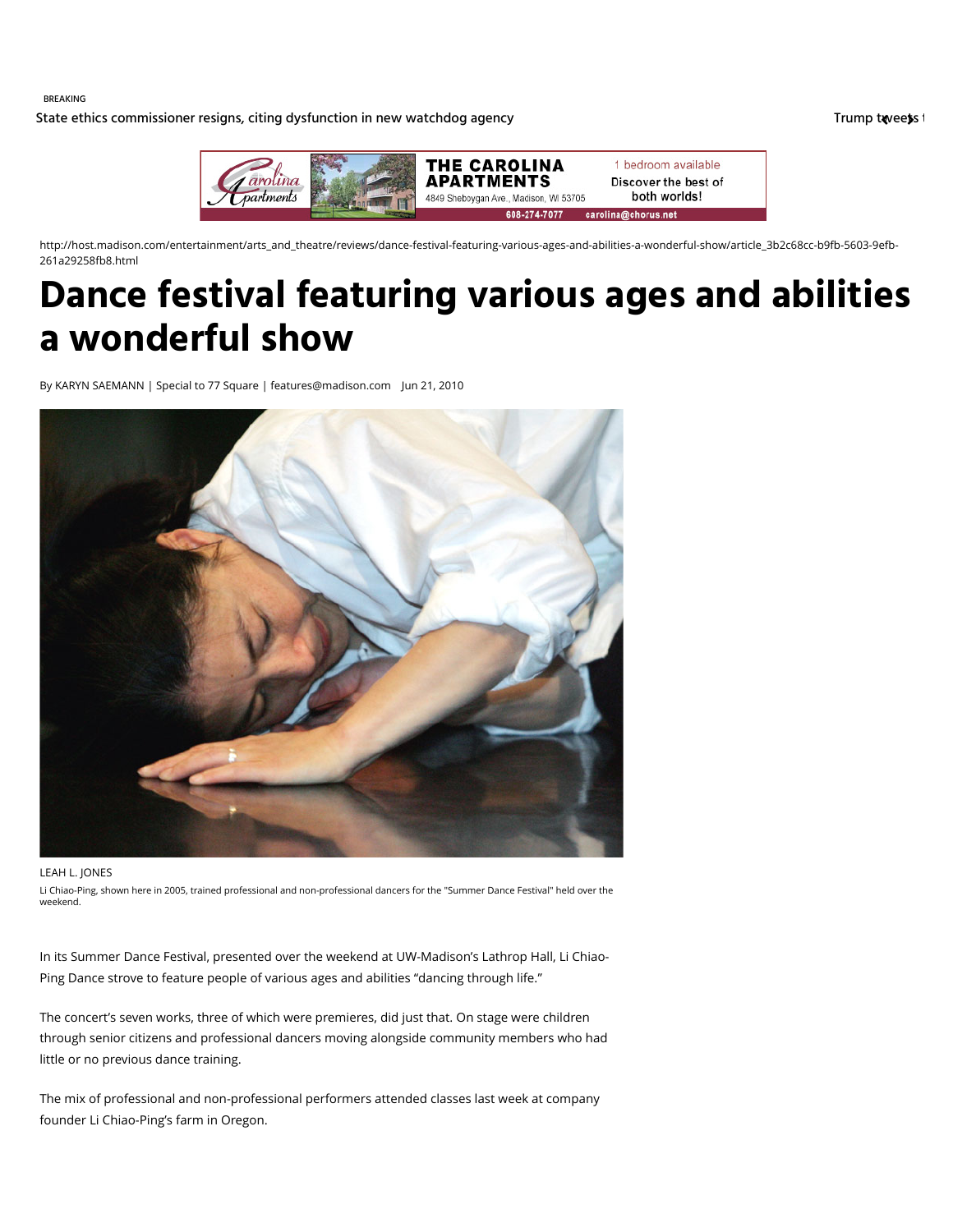The ultimate effect was a wonderful canvas of people who love dance enough to make it their life vocation, those who never took that professional step but enjoy movement and youngsters still deciding which of those two paths to follow.

"Praxis," one of three premieres choreographed by Li, offered the program's broadest mix of ages and training. Sometimes creating group sculptures, more often paired off in duos and mirroring their partners' movements, performers effused joy. It didn't matter how well they moved, just that they did. Many of the community members on stage looked familiar, having participated in past Li Chiao-Ping dance concerts.

The spectrum of ages was further showcased in "Bounce Back," which featured many seniors, and "Go," a work created in 1995 and performed by the company many times in the past. This time, "Go" was performed by teens who attended last week's farm workshop. Given their experience level, they did an admirable job with the dynamically athletic choreography.

Humor was abundant in guest artist Cynthia Adams' "The Hunt," a 2007 work with background audio that spoke of her quest to buy a house in the San Francisco area, and had her moving in and around a cardboard box.

In "Through Muck and Mud," the roots of jazz music were celebrated through dance, a wonderful concept. The art-told-through-art idea was further enriched by deep red background and costume hues, historical audio that highlighted the ethnic diversity of pioneering jazz artists and a smooth style of movement that fit well with the tinny piano and other sounds of the early to mid-20th Century music. There was nice synergy between the dancers in this work, particularly early on when they were paired off.

### **Looking for fun? Get recommendations sent to your inbox**



At times moving along quickly, but more often slowly rolling, "realTime," choreographed by company member Liz Sexe, was backed by a jazzy beat and video background that shifted from swaying field grasses to rain-splattered asphalt. There was a gentle simplicity with a lot of upper body rolling that meshed well with the video.

Finally, in "Over, Under, Escape," former company member Collette Stewart serenely shrugged and rolled to a whimsical waltz that felt almost like carousel music, with a beat that sometimes sped up and sometimes quieted. The overall feel was athletic yet mellow, the latter bolstered by Stewart's costume choice of a loose-fitting blouse and knee-length pants.

Throughout the program it was evident that company members, many of whom recently joined Li Chiao-Ping Dance, continue to grow more comfortable with each other. That has steadily improved since last year, with their talents really beginning to shine as initial shakiness becomes a thing of the past.

"Summer Dance Festival" was a great concept, ultimately well-articulated, showing that a love of movement is prerequisite enough to be called a dancer. Training and time ups your skills, but the essence is inside.